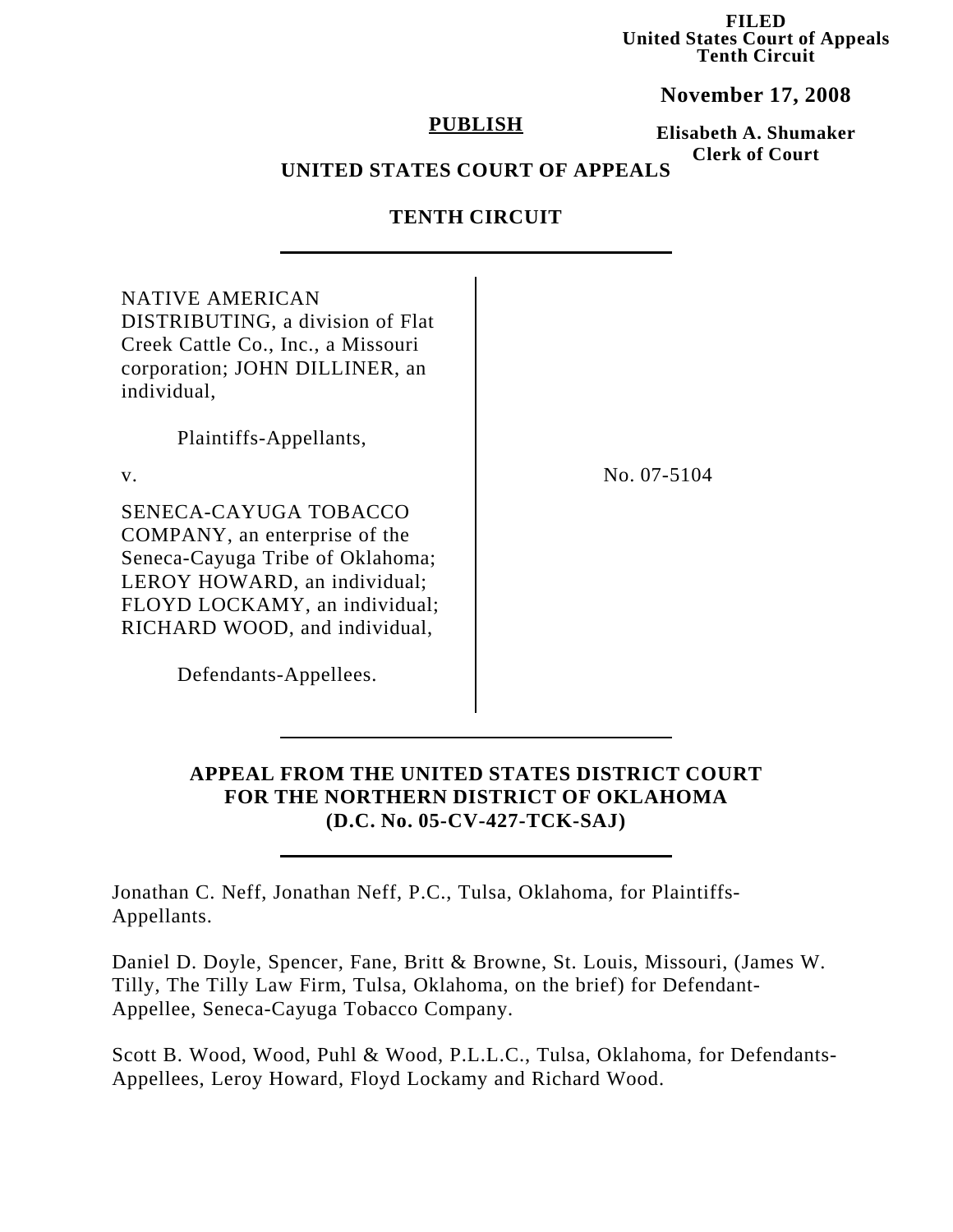Before **BRISCOE** and **GORSUCH,** Circuit Judges, and **PARKER,** District Judge.\*

**BRISCOE**, Circuit Judge.

Plaintiffs Native American Distributing and John Dilliner filed suit in federal court against the Seneca-Cayuga Tobacco Company ("SCTC"), which is an enterprise of the Seneca-Cayuga Indian Tribe, and three individuals who had been officers of SCTC (the "Individual Defendants"). SCTC and the Individual Defendants moved to dismiss pursuant to Rule 12(b)(1), Fed. R. Civ. P., arguing that the doctrine of tribal sovereign immunity shielded them from suit. The district court granted the defendants' motions and dismissed all claims with prejudice, and the plaintiffs now appeal. Our jurisdiction arises under 28 U.S.C. § 1291. We affirm the district court's dismissal of plaintiffs' claims.

I

The Seneca-Cayuga Tribe of Oklahoma is a federally-recognized Indian tribe located primarily in and around northeastern Oklahoma. See Indian Entities Recognized & Eligible To Receive Services From the United States Bureau of Indian Affairs, 67 Fed. Reg. 46328, 46331 (July 12, 2002). Section 3 of the Oklahoma Indian Welfare Act of 1936, 25 U.S.C. § 503, grants the membership

<sup>\*</sup> The Honorable James A. Parker, United States District Judge for the District of New Mexico, sitting by designation.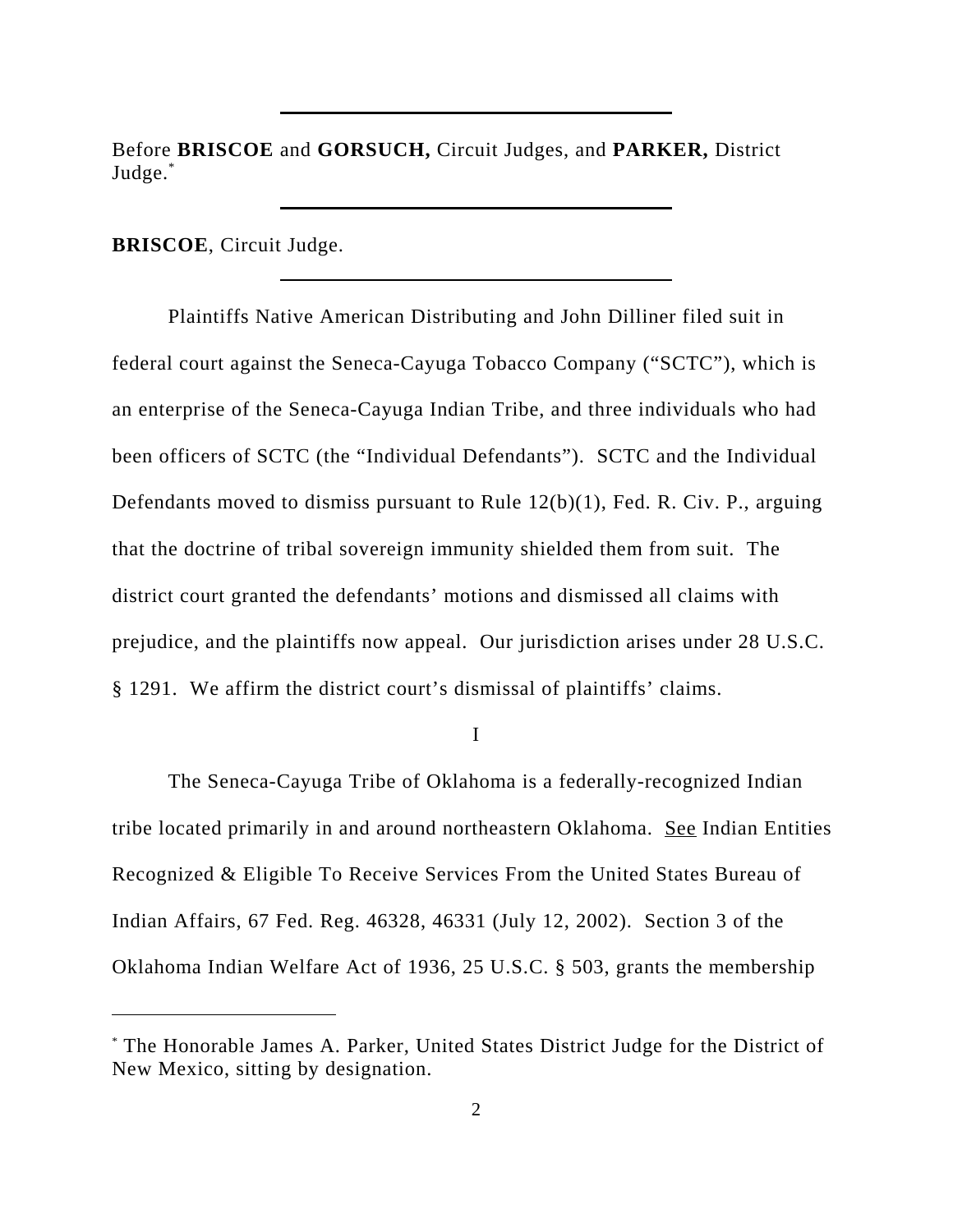of the Seneca-Cayuga Tribe the right to organize and act through two entities: a governmental entity organized under a constitution and a corporate entity organized under a corporate charter. Though not bound to do so, the membership of the Seneca-Cayuga Tribe has exercised its powers under Section 3 and has enacted both a constitution and a corporate charter.

The tribal constitution and bylaws were ratified on May 15, 1937, creating an organized government for the membership of the Seneca-Cayuga Tribe. Among other things, the tribal constitution created a "Business Committee" with the "power to transact business or otherwise speak or act on behalf of the Seneca-Cayuga Tribe in all matters on which the Tribe is empowered to act." Tribal Const. art. VI, ROA at 49. Shortly thereafter, on June 26, 1937, the Seneca-Cayuga Tribe adopted its corporate charter. Under the charter, the "membership, the officers, and the management of the incorporated Tribe"—including the Business Committee—are identical to those set forth in the tribal constitution. Corp. Charter § 2, ROA at 84. Noteworthy is section 3(b) of the Corporate Charter, which contains a clause granting the corporate entity the power "[t]o sue and be sued; to complain and defend in any court." Id. § 3(b), ROA at 84.

On July 6, 1999, the Business Committee, purporting to exercise its powers under Article VI of the tribal constitution, adopted a resolution "creat[ing] an operating division of the [Seneca-Cayuga] Tribe, a Tribal enterprise to engage in (a) the manufacture, sale, and distribution of tobacco products; and (b) any other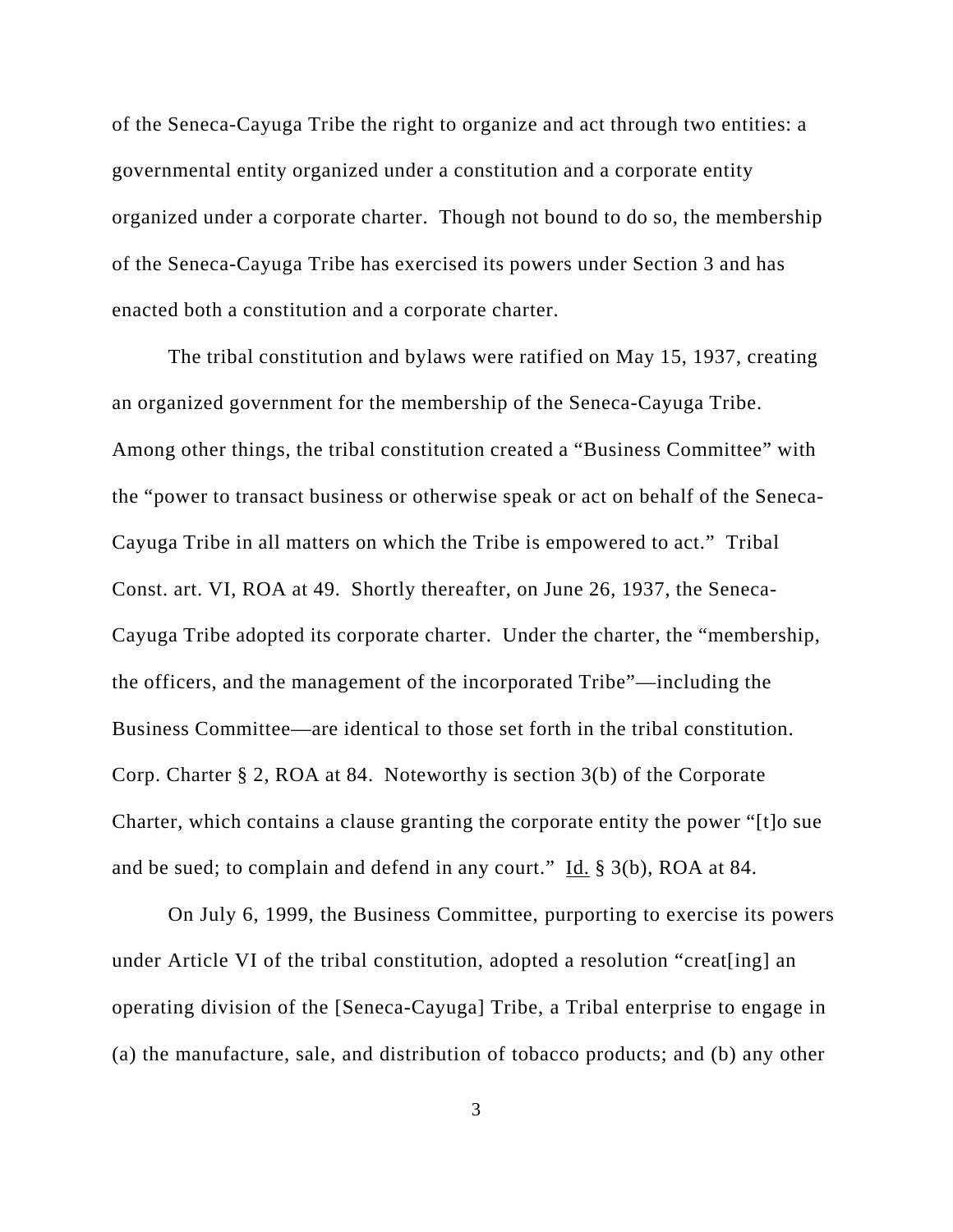lawful commercial activity; and declar[ing] such Tribal enterprise and its activities as essential governmental functions of the Seneca-Cayuga Tribe." Resolution # 03-070699, ROA at 55, 56. The tobacco company established by this resolution became SCTC.

SCTC engaged Native American Distributing ("NAD") to serve as a distributor of its products in 2001. At the time NAD and SCTC entered into their contract, John Dilliner, a member of the Seneca-Cayuga Tribe and a shareholder and officer of NAD, reportedly asked SCTC officials whether it was necessary to secure a waiver of tribal sovereign immunity. In response, SCTC officials told him that no waiver was necessary because SCTC was subject to the "sue and be sued" clause in the Corporate Charter. NAD served as an SCTC distributor for about four years, until relations between the two companies soured.

NAD and Dilliner filed suit in United States District Court on July 27, 2005. The complaint named as defendants SCTC and Individual Defendants Leroy Howard, a former Chief of the Seneca-Cayuga Tribe; Floyd Lockamy, the General Manager of SCTC; and Richard Wood, the Plant Manager of SCTC. The complaint alleged that SCTC, under the direction of the Individual Defendants, repeatedly breached agreements between NAD and SCTC. The complaint further alleged that the Individual Defendants engaged in market manipulation and other illegal competitive practices while acting as officers of SCTC. As grounds for the court's jurisdiction over SCTC, the complaint cited the "sue and be sued" clause

4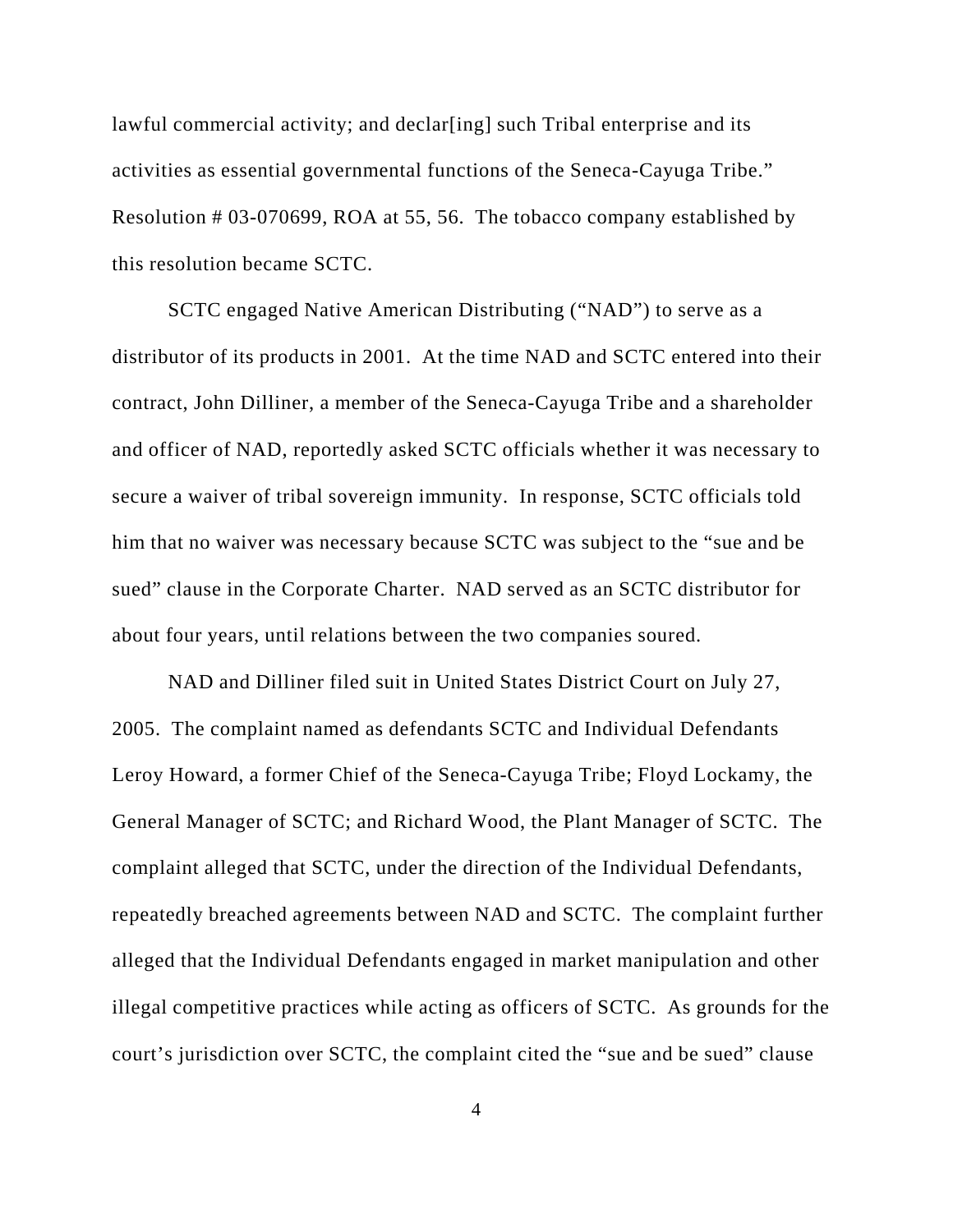in the Corporate Charter.

The defendants moved to dismiss, asserting that they were entitled to the Seneca-Cayuga Tribe's sovereign immunity from suit. They argued that the "sue and be sued" clause did not operate as a waiver of immunity, and that even if it did, this waiver applied only to the tribe's corporate entity (the "Tribal Corporation") and not its governmental entity (the "Tribe"). While the plaintiffs maintained that SCTC was a division of the Tribal Corporation, the defendants contended that SCTC was an enterprise of the Tribe and was thus not subject to the "sue and be sued" clause. The Individual Defendants further claimed that, as officers of SCTC acting in their representative capacities, they were also entitled to the Tribe's immunity.

Voluminous briefing of these issues ensued. During the volley of briefs, a number of exhibits were submitted to the court, including copies of the tribal constitution, Corporate Charter, and other relevant tribal documents, as well as sworn and unsworn affidavits from various parties to SCTC's dealings. The plaintiffs requested limited discovery on the jurisdictional issues, but given the evidence already before it and the scope of the requested discovery, the district court denied this request.

The district court then granted the defendants' motions and dismissed all claims with prejudice. In addressing SCTC's entitlement to tribal immunity, the court considered the "crucial question" to be "whether SCTC, in its dealings with

5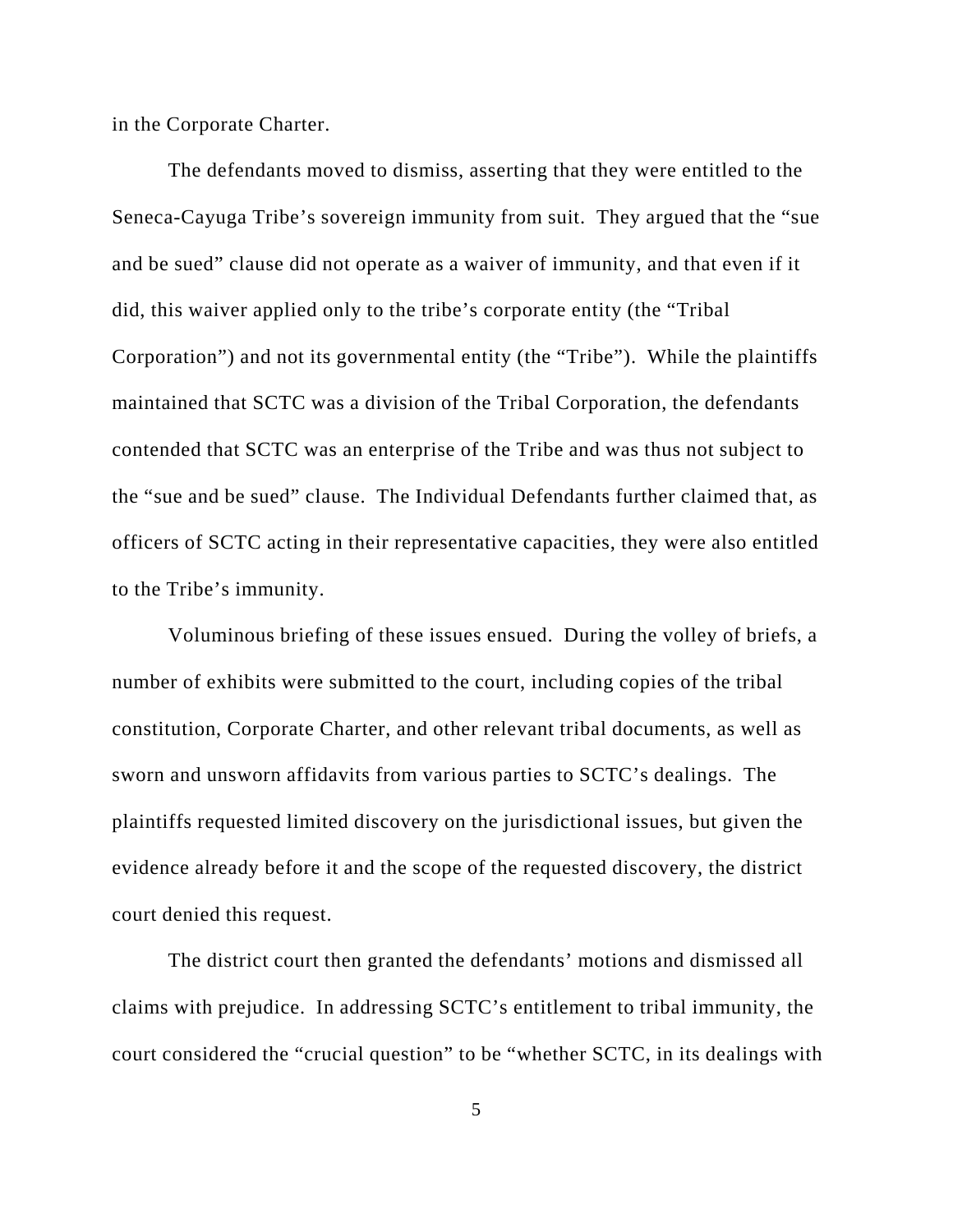Plaintiffs, functioned as an enterprise of the Tribe or of the Tribal Corporation." Order, ROA at 385. It reasoned that "[i]f SCTC is an enterprise of the Tribe (as a governmental entity), immunity has not been waived. If SCTC is an enterprise of the Tribal Corporation, immunity has been waived by virtue of the Sue and Be Sued Clause in the Corporate Charter." Id. After examining the evidence before it, the court found that SCTC was a division of the Tribe rather than the Tribal Corporation. The court rejected the plaintiffs' argument that because SCTC officials told Dilliner that no waiver of immunity was necessary, the doctrine of equitable estoppel barred the defendants from asserting tribal immunity, and also rejected other arguments that the doctrine of tribal immunity should not be applied because of the unique context of this case. Id. at 387-94.

The court further concluded that the Individual Defendants were also protected by the Tribe's immunity. It noted that "all allegations against the Individual Defendants relate to decisions made and actions taken by them as the 'principal managers' of SCTC, an immune tribal enterprise," and as such, the Individual Defendants had a "'colorable claim of authority' from the Tribe" that extended the Tribe's immunity to them. Id. at 396. The court also rejected the plaintiffs' arguments "that the Individual Defendants acted outside the scope of authority because the Complaint alleges wrongful actions," id. at 395, and that Lockamy and Wood were "not entitled to sovereign immunity because they were merely employees of SCTC and were not 'tribal officials,'" id. at 397.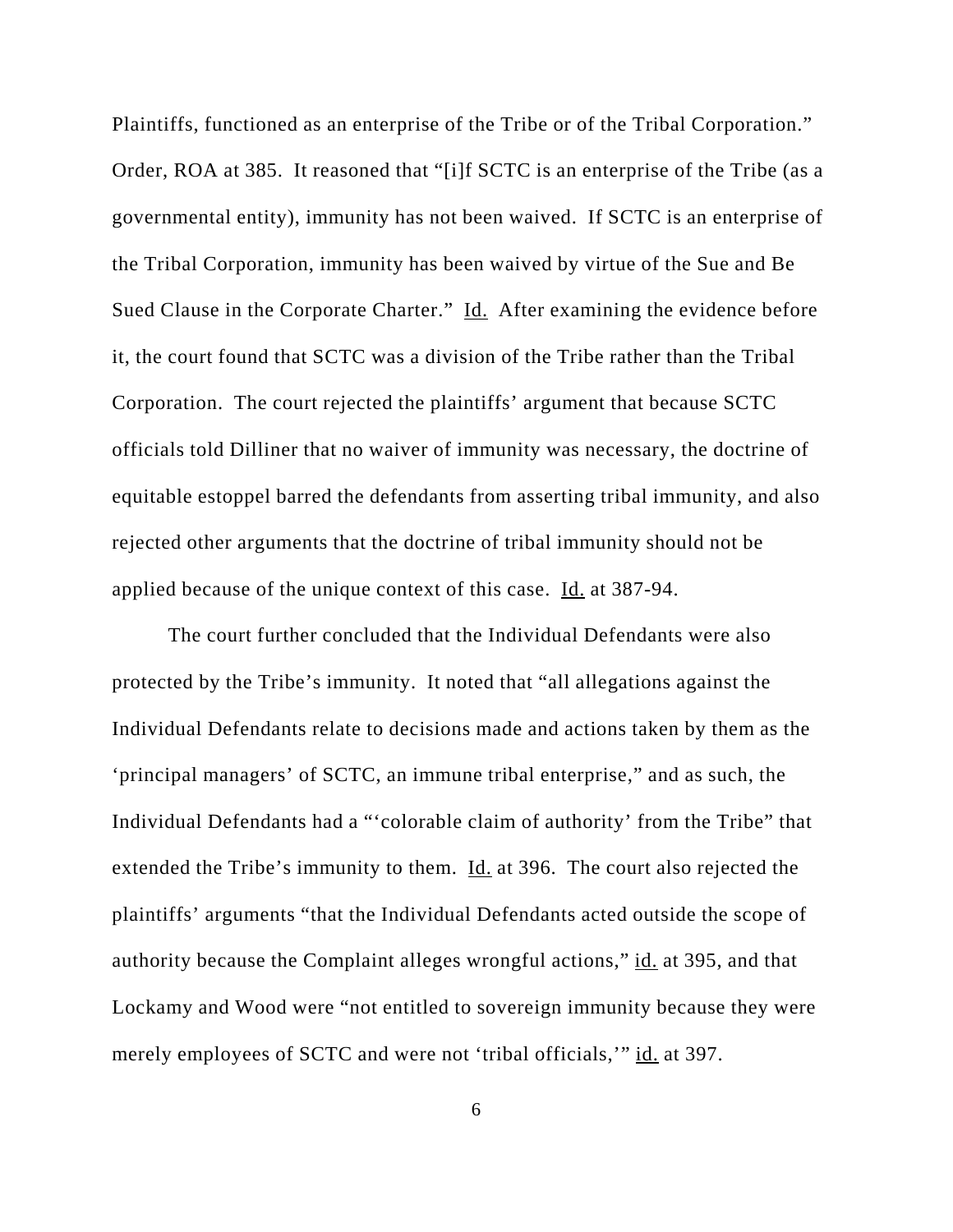Two issues are presented for our resolution on appeal: (1) whether the district court correctly concluded that SCTC was entitled to tribal immunity; and (2) whether the court correctly concluded that the Individual Defendants were also entitled to the protection of tribal immunity.<sup>1</sup>

#### *SCTC's Immunity from Suit*

Indian tribes are "domestic dependent nations" with sovereignty over their members and territories. E.F.W. v. St. Stephen's Indian High Sch., 264 F.3d 1297, 1304 (10th Cir. 2001). As sovereign powers, federally-recognized Indian tribes possess immunity from suit in federal court. Berrey v. Asarco Inc., 439 F.3d 636, 643 (10th Cir. 2006); see also 25 C.F.R. § 83.2 (describing effect of federal recognition for tribes). Tribal immunity extends to subdivisions of a tribe,

<sup>&</sup>lt;sup>1</sup> The plaintiff-appellants also purport to challenge the district court's denial of limited jurisdictional discovery. However, the argument in their opening brief contains no discussion of the discovery ruling apart from a few statements suggesting dissatisfaction with it. See Aplt. Br. at 8 ("The Trial Court erred in dismissing the case . . . without permitting any discovery as to the true nature and identity of SCTC."); id. at 16 (suggesting that the case could be remanded to the district court for further factual development). Plaintiffs have therefore waived this issue through their failure to adequately address it in their opening brief. Cf. United States v. Beckstead, 500 F.3d 1154, 1164-65 (10th Cir. 2007) (holding issue waived when discussion of it in the opening brief was limited to "two section headings, a single sentence in the brief's summary, and two phrases in arguments otherwise challenging" a separate issue); Christian Heritage Acad. v. Okla. Secondary Sch. Activities Ass'n, 483 F.3d 1025, 1031 (10th Cir. 2007) (holding issue was waived when appellant identified issue in its opening brief, but devoted less than one page of brief to it and provided "no other argument and no citations").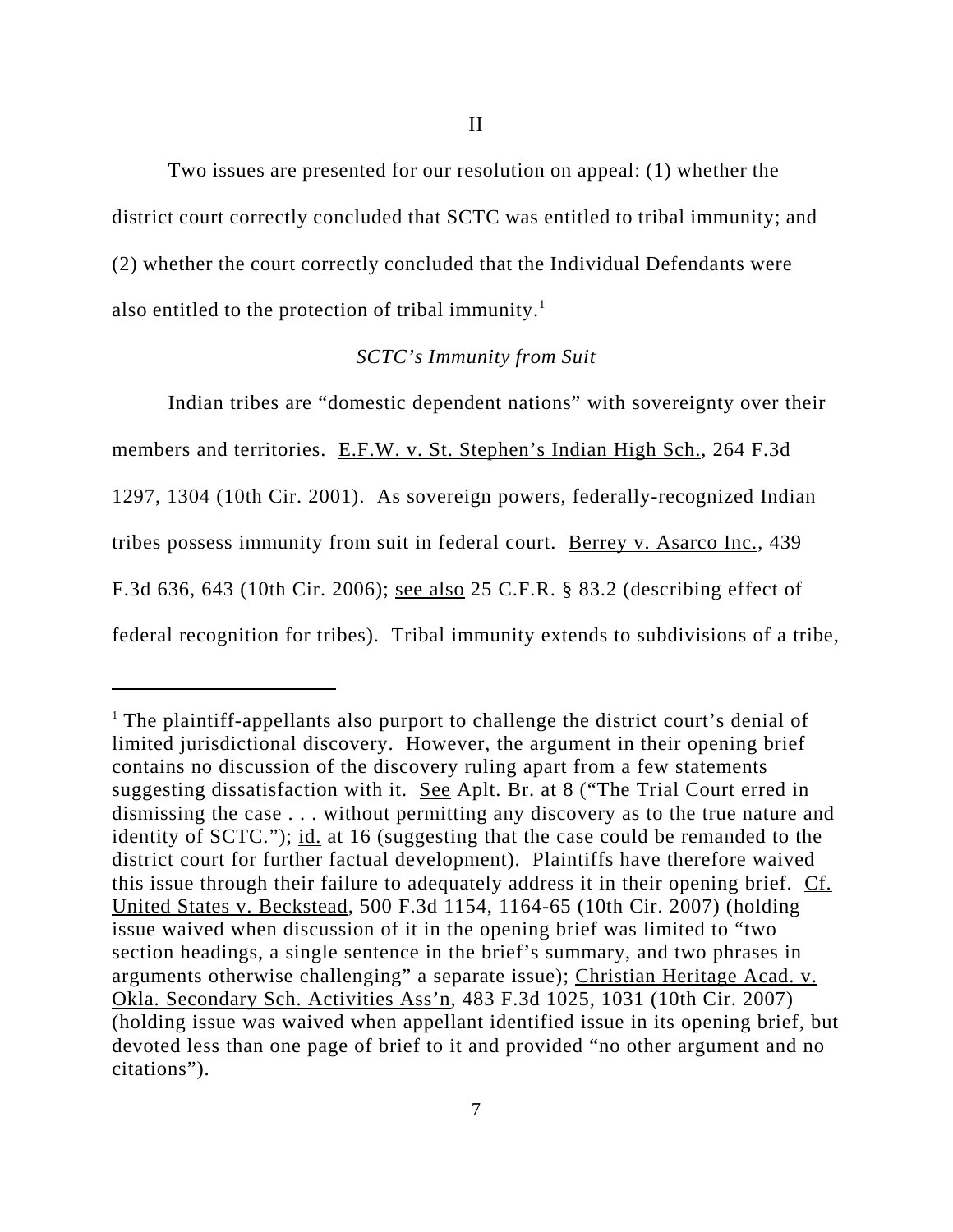and even bars suits arising from a tribe's commercial activities. See Kiowa Tribe of Okla. v. Mfg. Techs., Inc., 523 U.S. 751, 759 (1998) ("Tribes enjoy immunity from suits on contracts, whether those contracts involve governmental or commercial activities and whether they were made on or off a reservation."); see also Allen v. Gold Country Casino, 454 F.3d 1044, 1047 (9th Cir. 2006) (holding that a casino that "function[ed] as an arm of the Tribe" enjoyed tribal immunity), cert. denied, 127 S. Ct. 1307 (2007); Ramey Constr. Co. v. Apache Tribe of the Mescalero Reservation, 673 F.2d 315, 320 (10th Cir. 1982) (holding that an inn which was "a sub-entity of the Tribe rather than a separate corporate entity" enjoyed tribal immunity). While the Supreme Court has expressed misgivings about recognizing tribal immunity in the commercial context, the Court has also held that the doctrine "is settled law" and that it is not the judiciary's place to restrict its application. Kiowa Tribe, 523 U.S. at 756-59. To the extent the plaintiffs have argued that we should abrogate the scope of the doctrine in the present case due to SCTC's commercial activities, we decline this request.

The Seneca-Cayuga Tribe's immunity from suit may only be overcome in one of two ways. First, Congress has the power to abrogate the tribe's immunity. Ute Distrib. Corp. v. Ute Indian Tribe, 149 F.3d 1260, 1263 (10th Cir. 1998). Second, the tribe can waive its own immunity. St. Stephen's, 264 F.3d at 1304. In either event, "a waiver of sovereign immunity cannot be implied but must be

8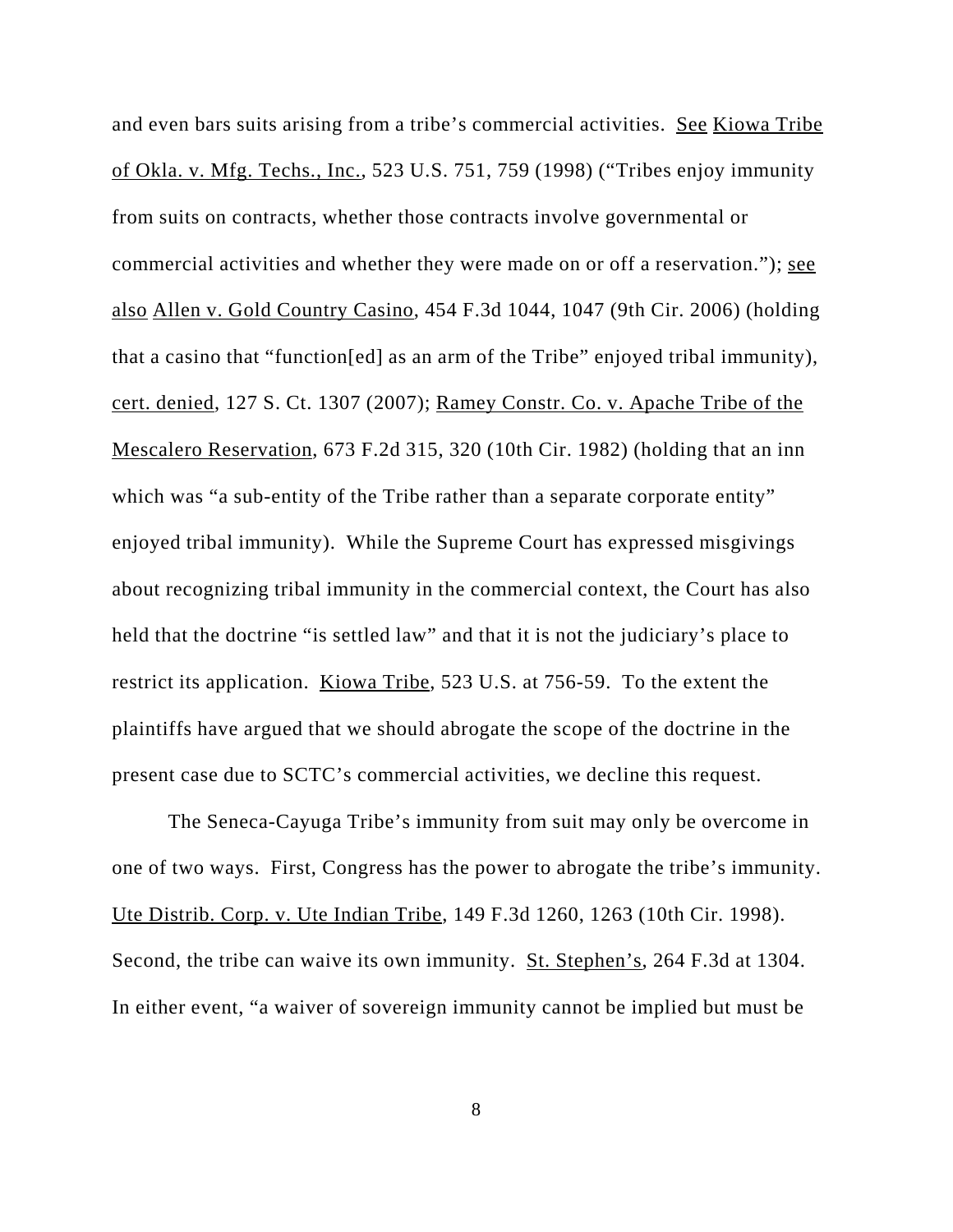unequivocally expressed." Ute Distrib., 149 F.3d at 1263 (quoting Santa Clara) Pueblo v. Martinez, 436 U.S. 49, 58 (1978)).

It is undisputed that Congress has not abrogated the immunity of either SCTC or the Seneca-Cayuga Tribe. It is also undisputed that the Seneca-Cayuga Tribe has unequivocally waived its own immunity via the "sue or be sued" clause in the Corporate Charter—but only with respect to the actions of the Tribal Corporation, and not the actions of the Tribe.<sup>2</sup> See id. at 1268 (holding that waiver in a "sue and be sued" clause "is limited to actions involving the corporate activities of the tribe and does not extend to actions of the tribe in its capacity as a political governing body"). On appeal, the primary issue in dispute is factual: whether SCTC is a division of the Tribal Corporation or of the Tribe. The plaintiffs also argue that even if SCTC is a division of the Tribe, it should be equitably estopped from asserting its immunity because its managers held it out to be a division of the Tribal Corporation in their dealings with NAD and Dilliner.

<sup>&</sup>lt;sup>2</sup> Whether a "sue or be sued" clause in a tribal charter actually functions as a waiver of immunity is arguable. See Felix S. Cohen's Handbook of Federal Indian Law  $\S$  7.05(1)(c) (2005 ed.) ("Most courts have reasoned that tribal adoption of a charter with such a clause simply creates the power in the corporation to waive immunity, and that adoption of the charter alone does not independently waive tribal immunity."). The defendants contested this issue before the district court. See Order, ROA at 385 n.10. On appeal, the defendants apparently concede that the "sue or be sued" clause at issue in this case constitutes an unequivocal waiver of immunity, so we need not address the typical effect of such clauses here.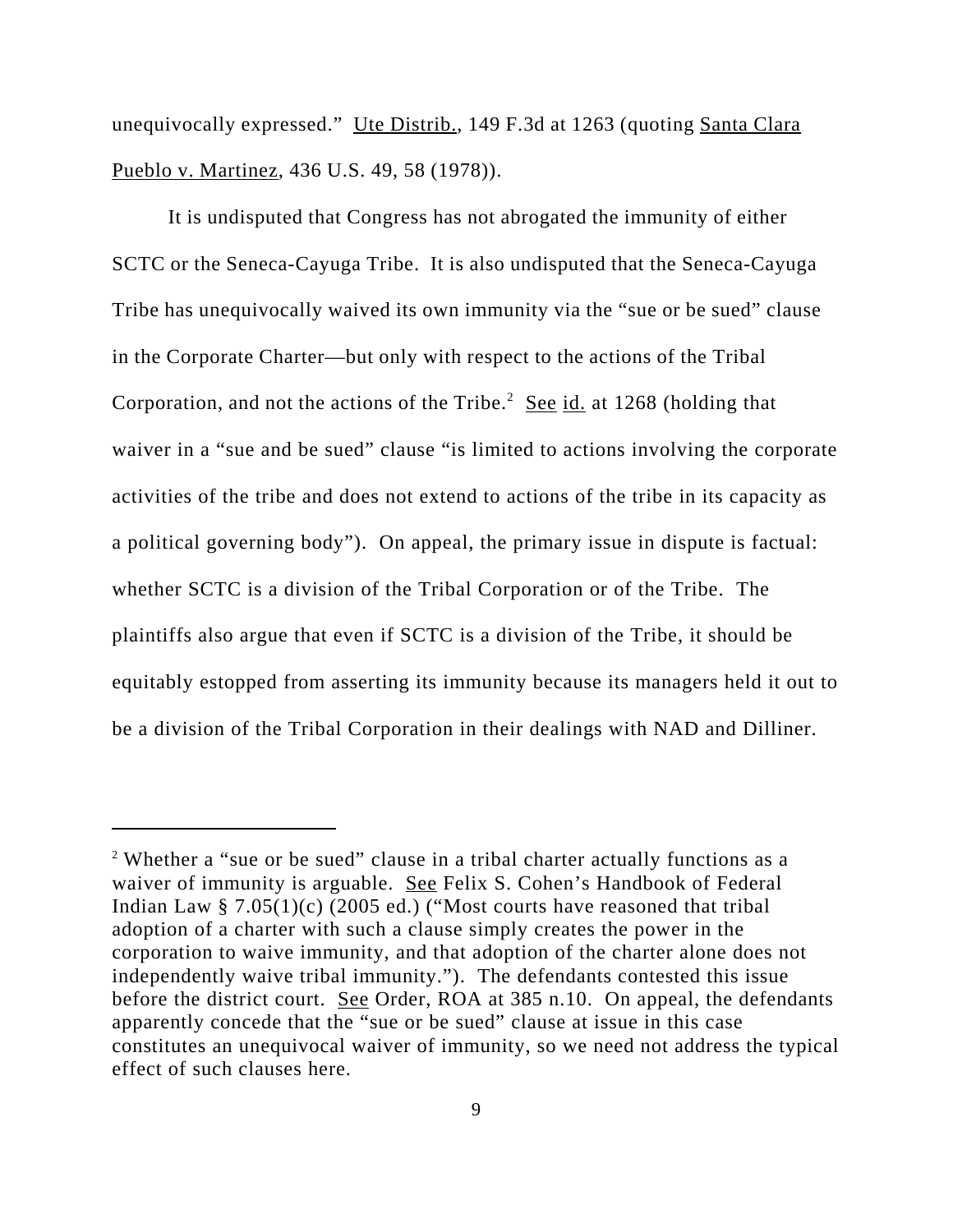Where, as here, subject-matter jurisdiction turns on a question of fact, we review the district court's factual findings for clear error and review its legal conclusions *de novo*. Southway v. Cent. Bank of Nigeria, 328 F.3d 1267, 1272 (10th Cir. 2003). Our review of the record reveals no clear error in the district court's factual finding that SCTC was a division of the Tribe rather than the Tribal Corporation. The primary evidence the district court relied upon was the Business Committee resolution that created SCTC. For several reasons, this resolution provides substantial support for the district court's finding that SCTC was a division of the Tribe.

First, the resolution specifically invokes the Business Committee's powers "to act in Behalf of the Tribe under Article VI of the Constitution and By-Laws." Resolution # 03-070699, ROA at 55. Article VI grants the Business Committee the "power to transact business" on behalf of the Tribe. Tribal Const. art. VI, ROA at 49. Under the Corporate Charter of the Tribal Corporation, the Business Committee also has broad power to act for the Seneca-Cayuga Tribe's economic benefit. See generally Corp. Charter § 3, ROA at 84-86 (outlining corporate powers). The Business Committee has previously invoked the powers of the Tribal Corporation to justify its actions. See Resolution # 31-060306, ROA at 248 (citing section 3(q) of the Corporate Charter as grounds for suspending voting rights of Tribal Councilperson). While the Business Committee could have invoked its powers under the Corporate Charter to justify the creation of a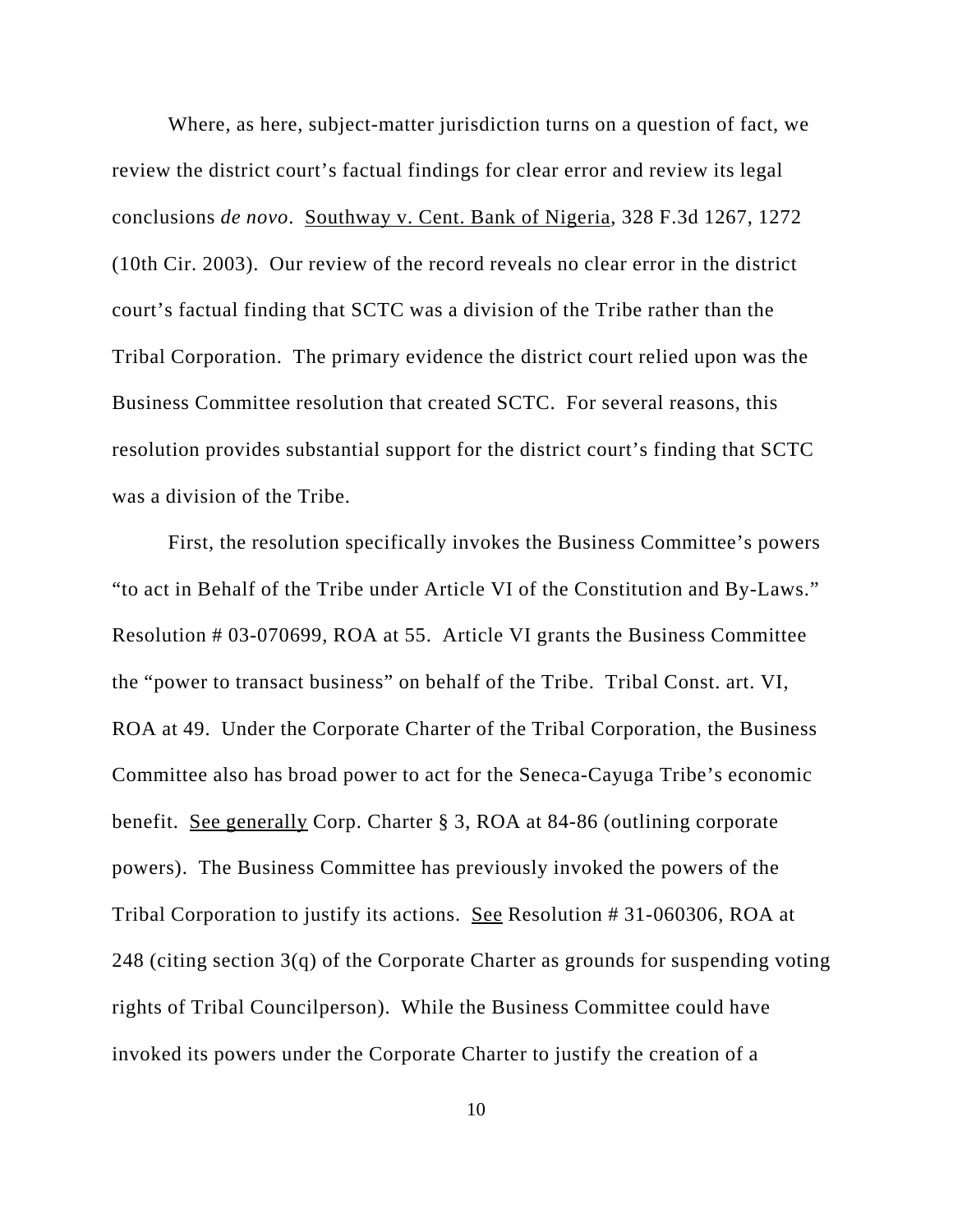tobacco company, it instead invoked its constitutional powers to do so. This lends support to the conclusion that SCTC was created by the Tribe acting in its governmental, rather than corporate, capacity.

Second, the resolution expressly declares that the tobacco company will function as "an economic development project to provide employment opportunities and revenue for the Tribe," and states that the company and its activities are "essential governmental functions of the Seneca-Cayuga Tribe." Resolution # 03-070699, ROA at 55-56. The district court interpreted this language as a declaration "that SCTC would function as an operating division of the Tribe in its governmental capacity." Order, ROA at 386. We agree with the district court's interpretation. We see no reason for the Business Committee to use this language unless it intended to make clear that the tobacco company was a division of the Tribe, and the plaintiffs have offered no alternative explanation.

Third, and finally, the resolution approved an agreement with Humble, Riggs & Associates ("H&R") for the management of the tobacco company, and provided that the "Business Committee waives the Tribal immunity from suit only to the limits set out in said management agreement and only to [H&R]." Resolution # 03-070699, ROA at 56. By including an express waiver of immunity in the resolution, one limited solely to suits brought by H&R, the Business Committee clearly expressed its belief that SCTC was a division of the Tribe that was entitled to its immunity from suit, and that in order for this immunity to be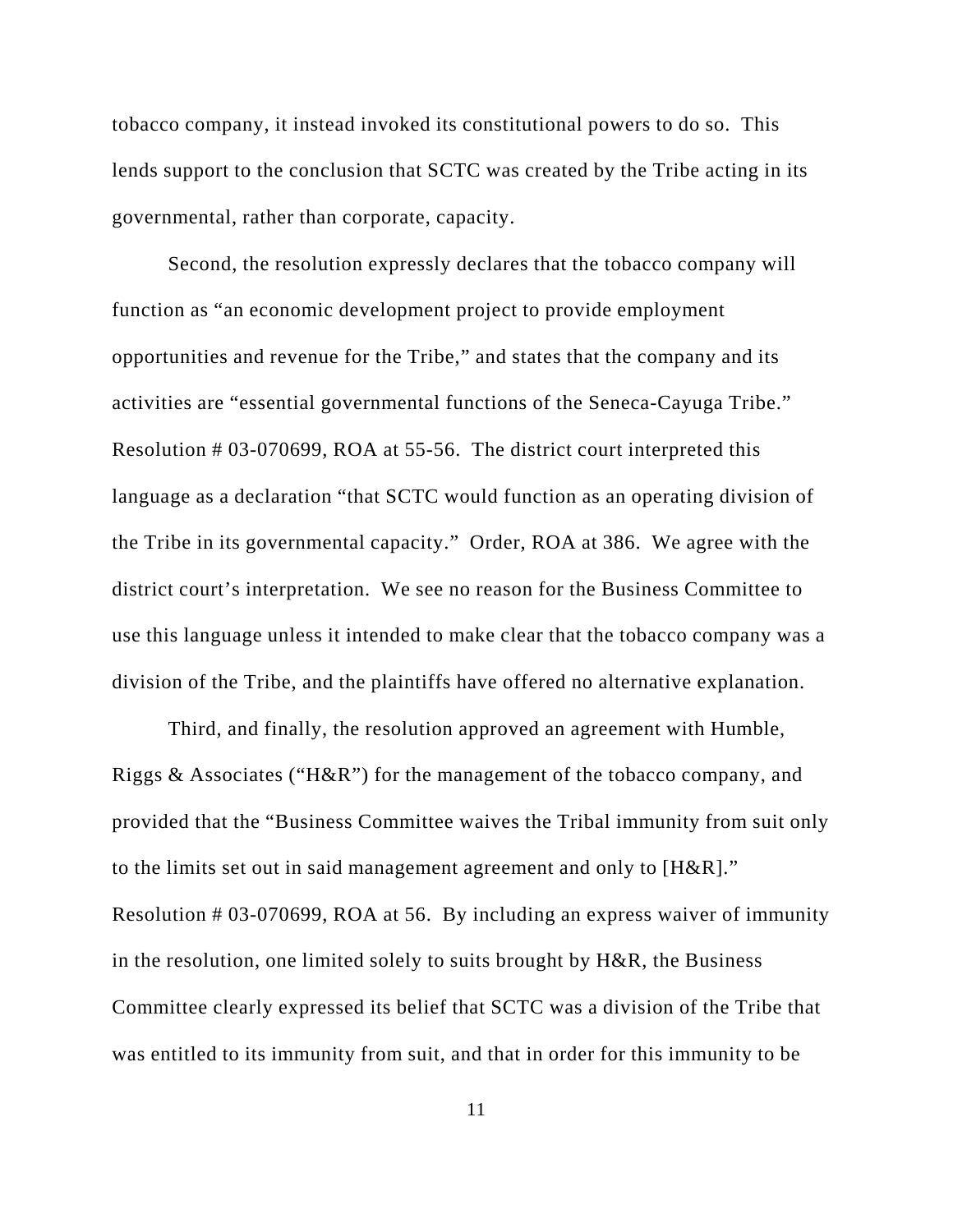waived, it would need to affirmatively express an intention to do so.

In addition to the Business Committee's resolution, the district court relied upon an affidavit by Paul Spicer, Chief of the Seneca-Cayuga Tribe and Project Developer for SCTC's creation. In his affidavit, Chief Spicer stated that SCTC "was created as an operating division of the Tribe in its governmental capacity" and that the Tribe "has never waived its sovereign immunity for the Seneca-Cayuga Tobacco Company in any of its dealings with Native American Distributing or John Dilliner." Spicer Aff., ROA 46-47,  $\P$  3, 7. The plaintiffs attempt to undermine Spicer's credibility, pointing out contradictory statements made by Spicer in an unsworn declaration that the Tribal Corporation "has never had any operations whatsoever" and "has existed only on the paper issued to the tribe by the federal government." Spicer Unsworn Dec., ROA at 301, ¶¶ 5, 7. After review of this conflicting evidence, the district court relied upon statements in Spicer's sworn affidavit, it did not rely upon the statements in his unsworn declaration. In fact, the district court specifically assumed that Spicer's unsworn declaration was mistaken, and that "the Tribal Corporation is an existing and active entity." Order, ROA at 387 n.1.

Even if we were to assume that the plaintiffs' evidence so damaged Spicer's credibility that his affidavit was also untrustworthy,<sup>3</sup> the plaintiffs presented no evidence to the district court that questions the validity or effect of

<sup>&</sup>lt;sup>3</sup> We note that the district court made no explicit credibility determinations.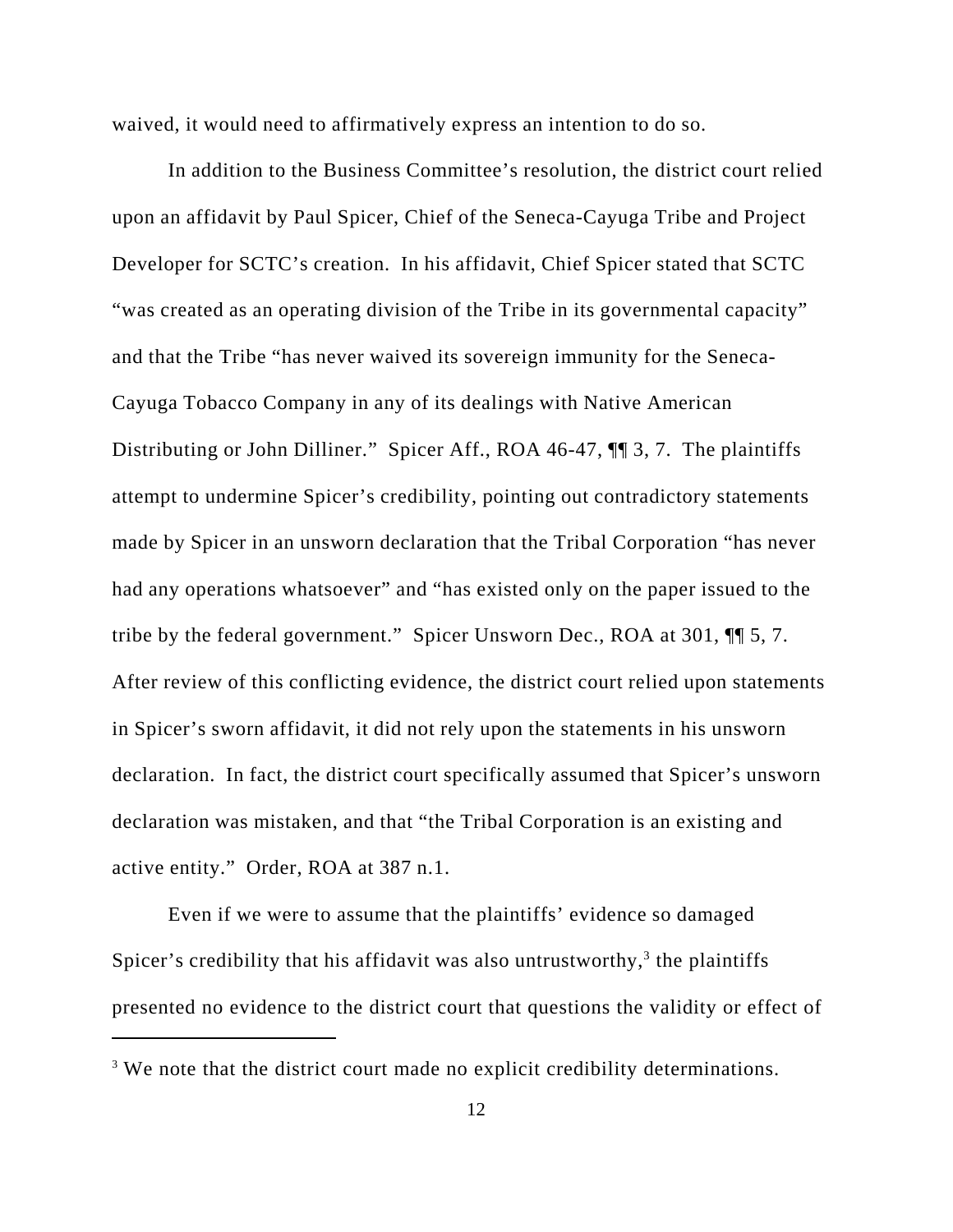the Business Committee's resolution. Similarly, though plaintiffs' counsel suggested at oral argument that SCTC may have been created by the Tribe yet operated by the Tribal Corporation, the plaintiffs presented no evidence supporting such a conclusion. The only evidence even remotely suggesting SCTC was created or operated as a division of the Tribal Corporation was the testimony of Plaintiff John Dilliner, who said that he believed that SCTC was subject to the terms of the Corporate Charter because he was told that it was. See Dilliner Aff. 1, ROA at 89-90; Dilliner Aff. 2, ROA at 244-46. However, Dilliner's subjective belief regarding SCTC's governing documents does not equate to an express waiver of immunity. Under these circumstances, we cannot conclude that the district court clearly erred in finding that SCTC was an enterprise of the Tribe, which has not waived its immunity.

We must also reject the contention that SCTC should be equitably estopped from asserting its immunity because its managers told Dilliner that SCTC was a division of the Tribal Corporation. We agree with the district court that the misrepresentations of the Tribe's officials or employees cannot affect its immunity from suit. We have previously recognized that "officers of the United States possess no power through their actions to waive an immunity of the United States or to confer jurisdiction on a court" in the absence of an express waiver of immunity. United States v. Murdock Mach. & Eng'g Co. of Utah, 81 F.3d 922, 931 (10th Cir. 1996) (quoting United States v. N.Y. Rayon Imp. Co., 329 U.S.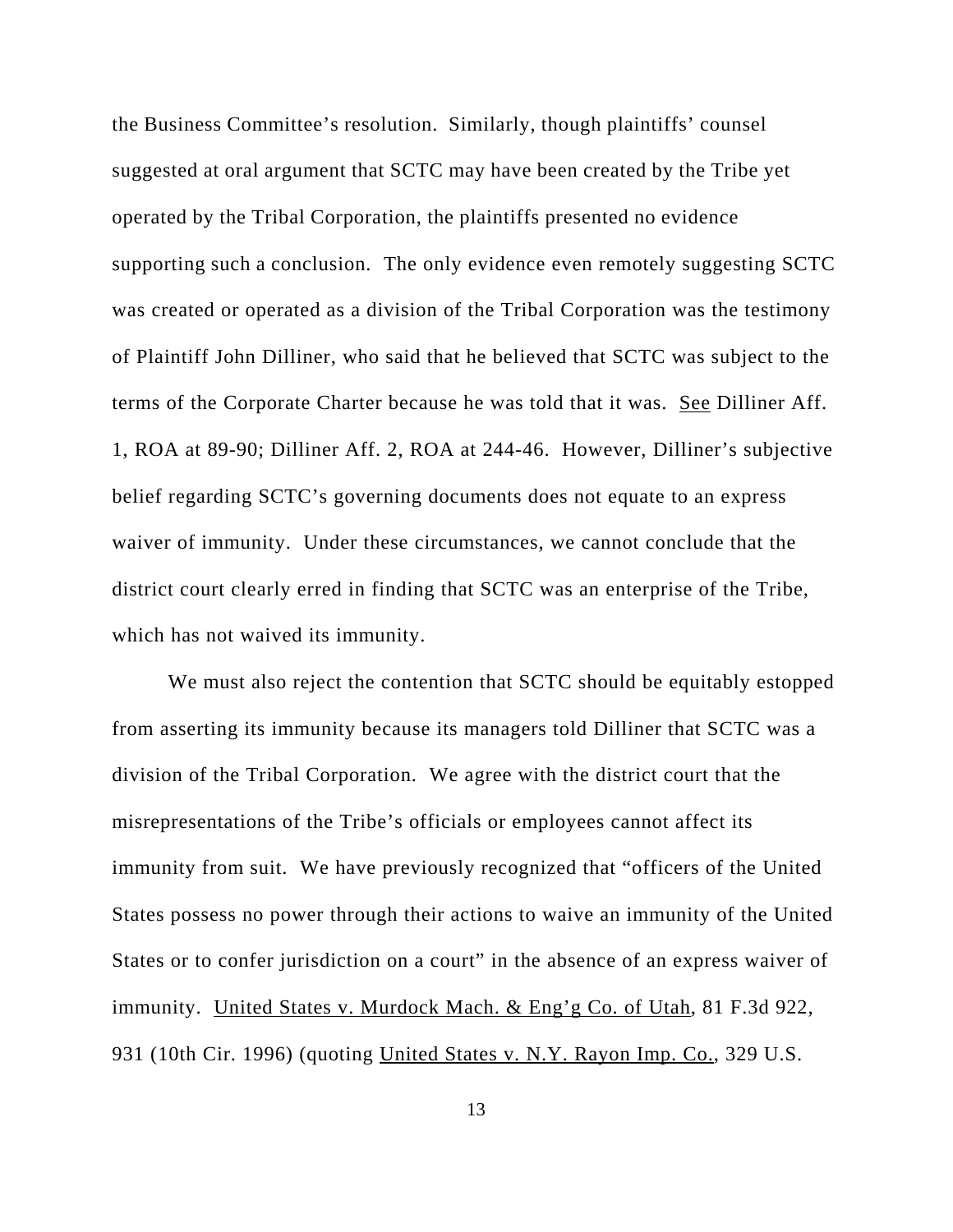654, 660 (1947)) (quotations and alteration omitted). We see no reason to treat tribal immunity any differently than federal sovereign immunity in this context. See Merrion v. Jicarilla Apache Tribe, 455 U.S. 130, 148 (1982) (employing principles applicable to waiver of federal and state immunity to tribal immunity).

The Supreme Court has acknowledged that tribes could use their immunity as a sword rather than a shield, as is alleged here, writing that "immunity can harm those who are unaware that they are dealing with a tribe, who do not know of tribal immunity, or who have no choice in the matter, as in the case of tort victims." Kiowa Tribe, 523 U.S. at 758. Despite these concerns with the assertion of immunity, the Court has held fast to its position that such concerns are not the province of the courts, but of Congress or of the tribe itself. Id. at 758-60; see also Ute Distrib., 149 F.3d at 1267 (holding that there can be no "waiver of tribal immunity based on policy concerns, perceived inequities arising from the assertion of immunity, or the unique context of a case"); Pan Am. Co. v. Sycuan Band of Mission Indians, 884 F.2d 416, 419 (9th Cir. 1989) ("Indian sovereignty, like that of other sovereigns, is not a discretionary principle subject to the vagaries of the commercial bargaining process or the equities of a given situation."). This case does not present a materially different situation. Whether a tribal entity has affirmatively led or passively permitted another party to believe it is amenable to suit, in both cases the entity has concealed its immunity, to its benefit and the other's detriment.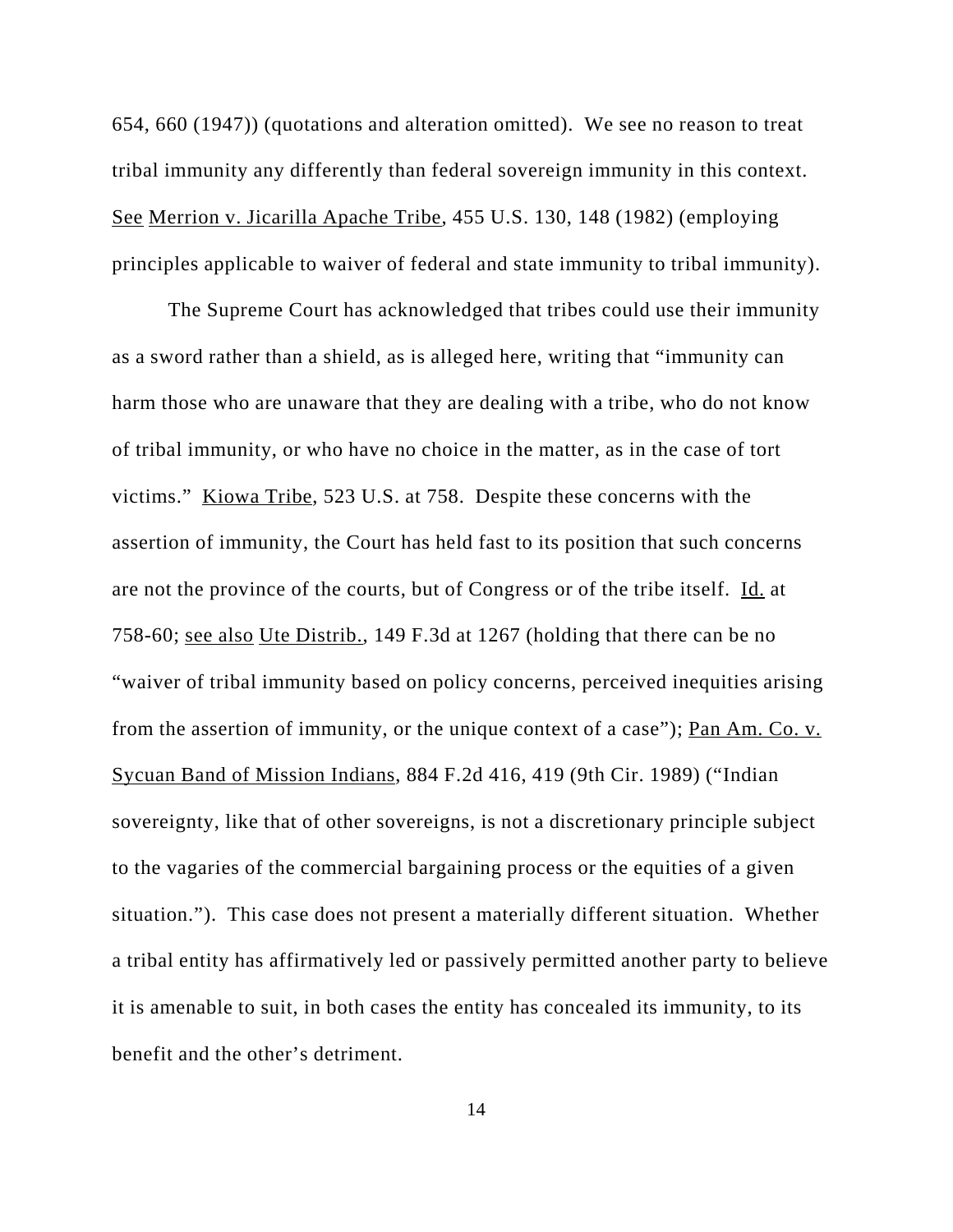The plaintiffs argue that this case is distinguishable because they are not asking us to find a waiver where none is explicit, but to extend the reach of a preexisting waiver (the "sue and be sued" clause). This is a distinction without a difference. In either situation, the defendant has not clearly and unequivocally waived its immunity from the suit at hand. The plaintiffs point to no prior case, and we have found none, that has taken into account the specific facts before it and extended a waiver of immunity to a suit that was not already within the waiver's scope. We are not inclined to do so here.

In sum, we conclude that the district court did not clearly err in determining that SCTC was an enterprise of the Tribe that has not waived its immunity. We also conclude that the district court correctly determined that SCTC was not equitably estopped from asserting its immunity due to the misrepresentations of its managers. The district court was correct to conclude that it did not have subject-matter jurisdiction over the plaintiffs' suit against SCTC.

#### *Individual Defendants' Immunity from Suit*

The plaintiffs also argue that the district court erred in concluding that SCTC's immunity extended to the Individual Defendants. To review, those defendants are Leroy Howard, former Chief of the Seneca-Cayuga Tribe; Floyd Lockamy, former General Manager of SCTC; and Richard Wood, former Plant Manager of SCTC. As the district court noted, all of the allegations made against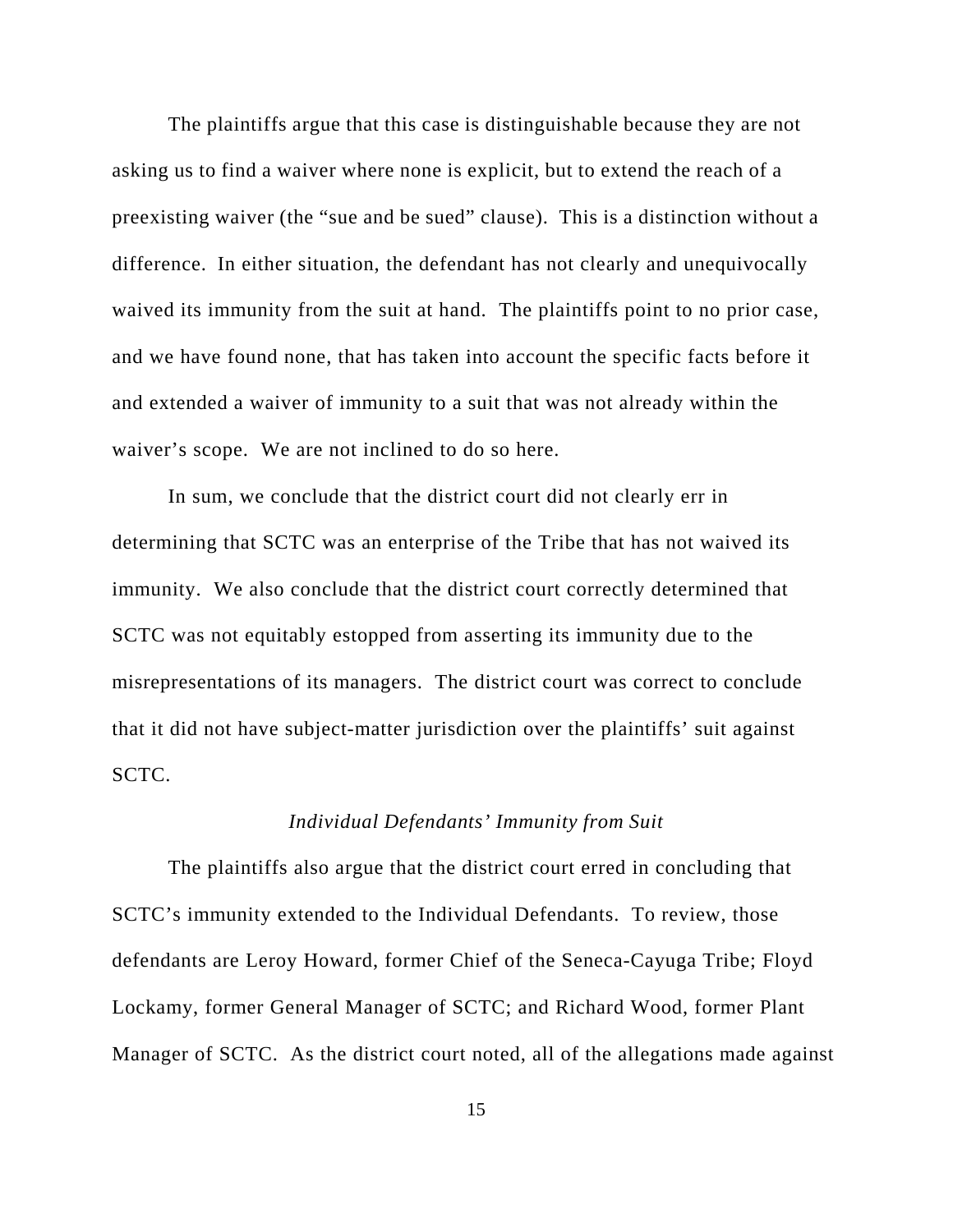the Individual Defendants "relate to decisions made and actions taken by them as the 'principal managers' of SCTC." Order, ROA at 396; see Compl., ROA at 11- 12 ¶¶ 12, 16-17; id. at 14-15 ¶¶ 32-33, 36, 38. Because all the allegations in the complaint related to actions that the Individual Defendants took in their official capacities, the district court concluded that the Individual Defendants "were acting at all times with at least a colorable claim of authority from the Tribe." Order, ROA at 396 (quotation marks and citations omitted). As a result, the district court concluded that the Tribe's immunity extended to the Individual Defendants as well. We believe that the district court erred in reaching this conclusion.

It is clear that a plaintiff generally may not avoid the operation of tribal immunity by suing tribal officials; "the interest in preserving the inherent right of self-government in Indian tribes is equally strong when suit is brought against individual officers of the tribal organization as when brought against the tribe itself." Nero v. Cherokee Nation of Okla., 892 F.2d 1457, 1462 (10th Cir. 1989) (citation and quotation marks omitted). Accordingly, a tribe's immunity generally immunizes tribal officials from claims made against them in their official capacities.<sup>4</sup> Fletcher v. United States, 116 F.3d 1315, 1324 (10th Cir. 1997). The general bar against official-capacity claims, however, does not mean

<sup>&</sup>lt;sup>4</sup> On appeal, the plaintiffs do not reassert their argument that the Individual Defendants are not tribal officials, so we assume that they qualify as such.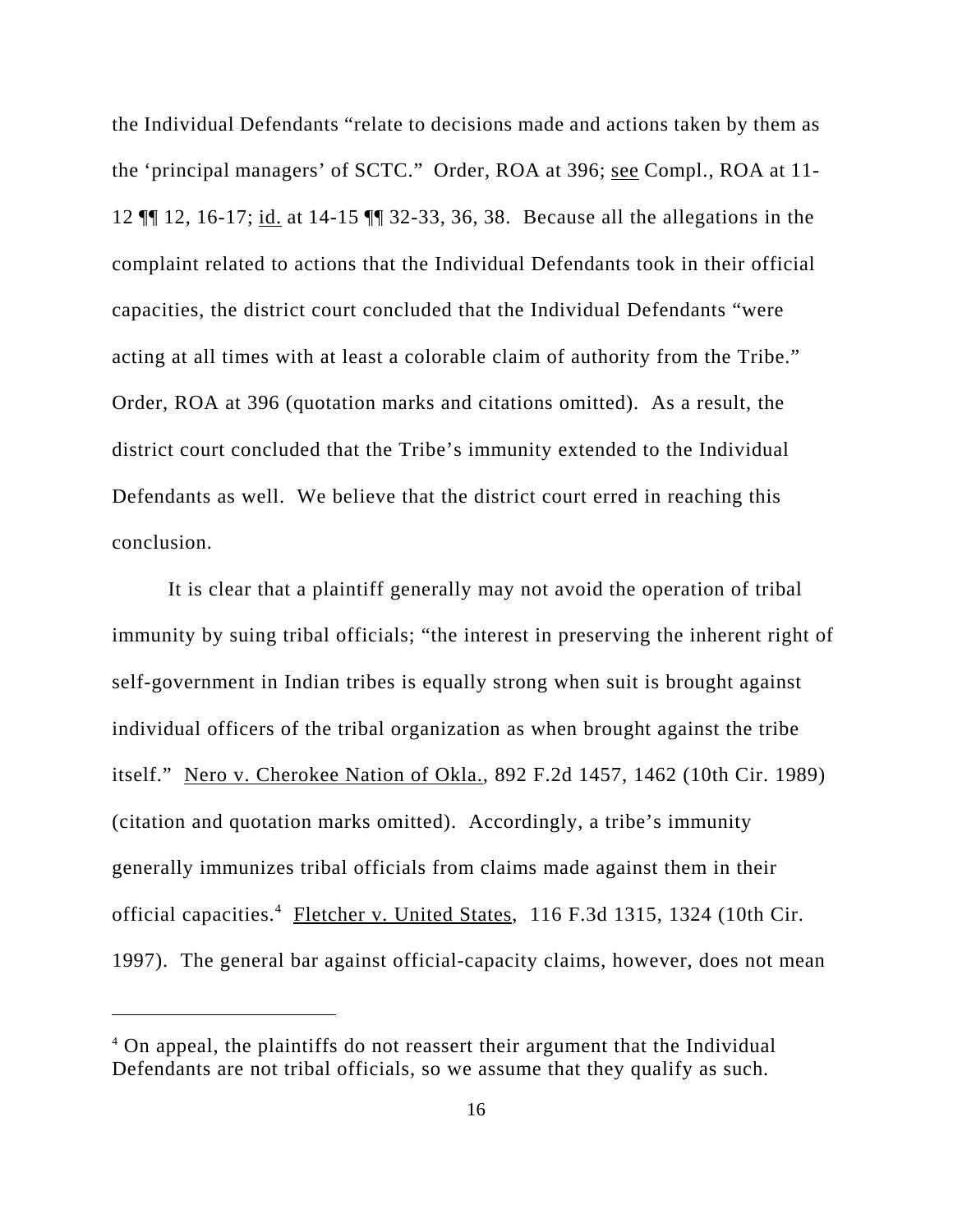that tribal officials are immunized from individual-capacity suits *arising out of* actions they took in their official capacities, as the district court held. Cf. Russ v. Uppah, 972 F.2d 300, 303 (10th Cir. 1992) ("[S]tate officials may . . . be sued in their individual capacities for actions performed in the course of their official duties and are personally liable for damages awarded."). Rather, it means that tribal officials are immunized from suits brought against them *because of* their official capacities—that is, because the powers they possess in those capacities enable them to grant the plaintiffs relief on behalf of the tribe.

We again find guidance in cases discussing federal and state sovereign immunity. Where a suit is brought against the agent or official of a sovereign, to determine whether sovereign immunity bars the suit, we ask whether the sovereign "is the real, substantial party in interest." Frazier v. Simmons, 254 F.3d 1247, 1253 (10th Cir. 2001) (quotation marks and citation omitted). This "turns on the relief sought by the plaintiffs." Id. (quotation marks and citation omitted). "[T]he general rule is that relief sought nominally against an officer is in fact against the sovereign if the decree would operate against the latter." Pennhurst State Sch. & Hosp. v. Halderman, 465 U.S. 89, 101 (1984) (quotation marks and citation omitted). Where, however, the plaintiffs' suit seeks money damages from the officer "in his individual capacity for unconstitutional or wrongful conduct fairly attributable to the officer himself," sovereign immunity does not bar the suit "so long as the relief is sought not from the [sovereign's]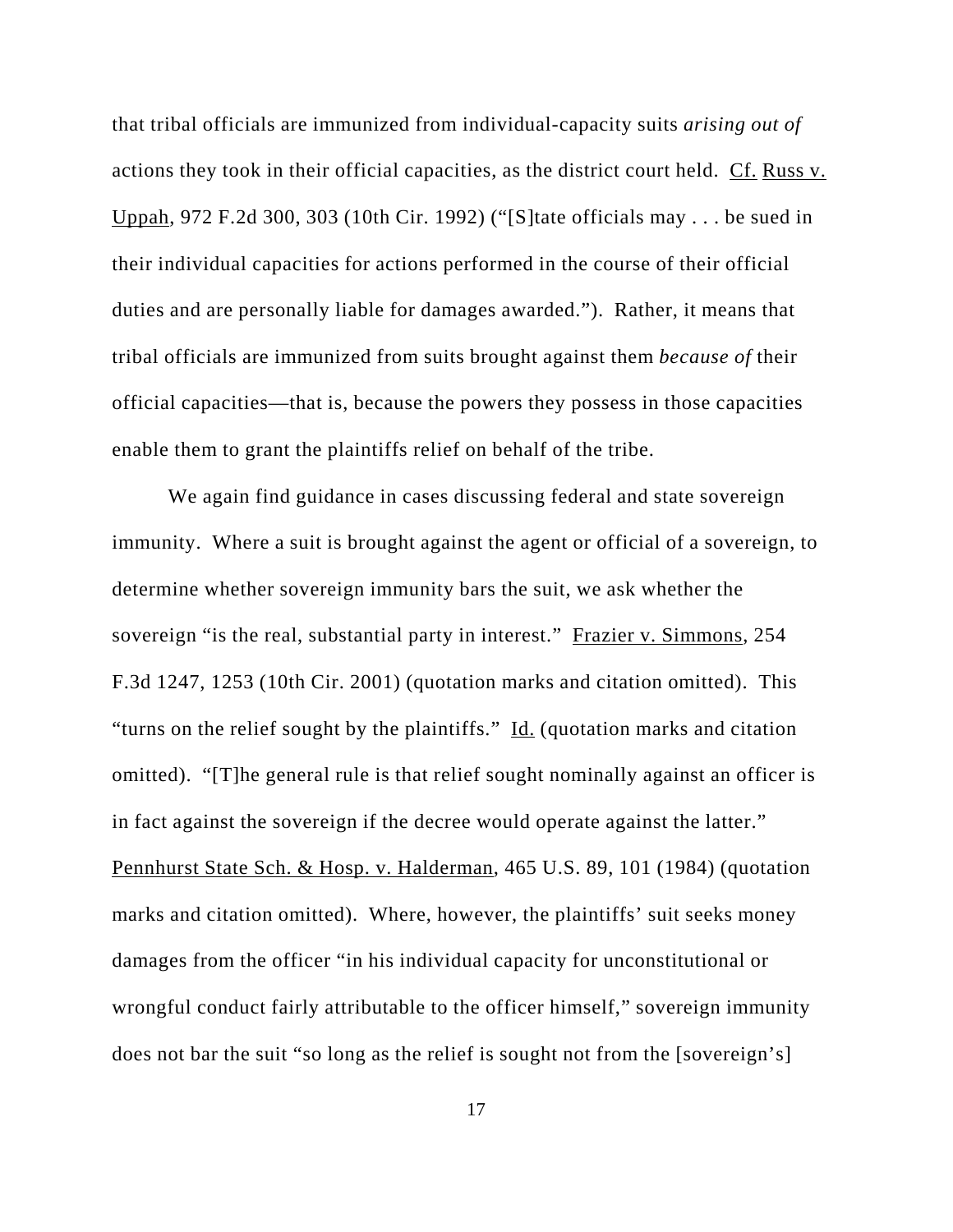treasury but from the officer personally." Alden v. Maine, 527 U.S. 706, 757 (1999).

We need not wade into this swamp, however, because a close reading of the plaintiffs' complaint makes clear that plaintiffs have failed to state a claim against the Individual Defendants in their individual capacities. As a result, the claims asserted against the Individual Defendants are subject to dismissal under Rule 12(b)(6), Fed. R. Civ. P. We therefore affirm the district court's dismissal of the claims against the Individual Defendants, albeit on different grounds. See Medina v. City & County of Denver, 960 F.2d 1493, 1495 n.1 (10th Cir. 1992) ("We are free to affirm a district court decision on any grounds for which there is a record sufficient to permit conclusions of law, even grounds not relied upon by the district court." (quotations and citations omitted)).

As stated above, the plaintiffs assert two claims in their complaint: breach of contract and civil conspiracy. However, the breach of contract claim is brought only against SCTC. Compl., ROA at 12. We have affirmed the district court's dismissal of SCTC based on sovereign immunity. Therefore, the breach of contract claim is no longer at issue and only the civil conspiracy claim remains.

The civil conspiracy claim is brought against SCTC and the Individual Defendants. Plaintiffs argued to the district court that their civil conspiracy claim arose under "the Sherman Act, 15 U.S.C. §§ 1, *et seq.*" See Plaintiffs' Brief on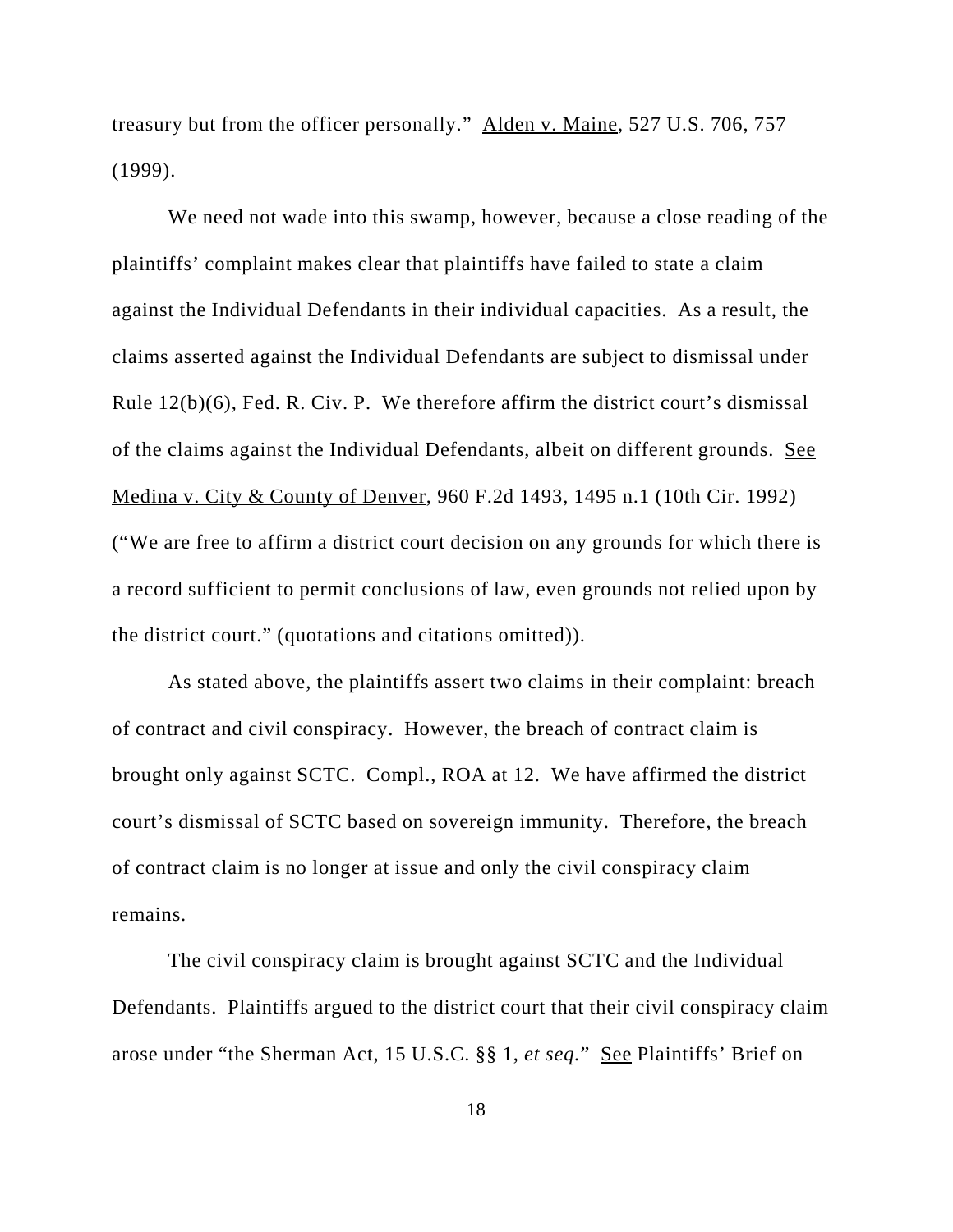Jurisdiction, ROA at 67-68 (acknowledging that their complaint does not recite the Sherman Act by statute number, but that their claim for civil conspiracy should be read as alleging a claim for civil conspiracy under the Sherman Act). Plaintiffs then, however, cite several statutes as supporting their "civil conspiracy" claim. Plaintiffs mention 15 U.S.C. § 1, part of the Sherman Act, which prohibits conspiracies in restraint of trade. Id. at 67-68. Plaintiffs also mention 15 U.S.C. § 13a, part of the Robinson-Patman Act, which prohibits discrimination in rebates, discounts or advertising service charges, and prohibits underselling in particular localities. Id. at 68. Finally, plaintiffs briefly mention 15 U.S.C. § 13, a separate section of the Robinson-Patman Act, which prohibits price discrimination in section 13(a).  $\underline{Id}$ .

However, regardless which statutory section under which the plaintiffs intend to proceed, their claim against the Individual Defendants would not survive a motion to dismiss. Under § 1 of the Sherman Act, civil liability arises out of contracts, combinations, or conspiracies in restraint of trade. 15 U.S.C. § 1. As a result, liability under § 1 requires concerted action. See Gregory v. Fort Bridger Rendezvous Assoc., 448 F.3d 1195, 1200 (10th Cir. 2006) (stating that "unilateral activity, regardless of its anti-competitive effects, is not prohibited by § 1 of the Sherman Act" (internal quotation omitted)). Plaintiffs' complaint included nothing upon which a court could conclude such an agreement existed––there are no allegations that Howard (the former Chief of the Tribe) acted in concert with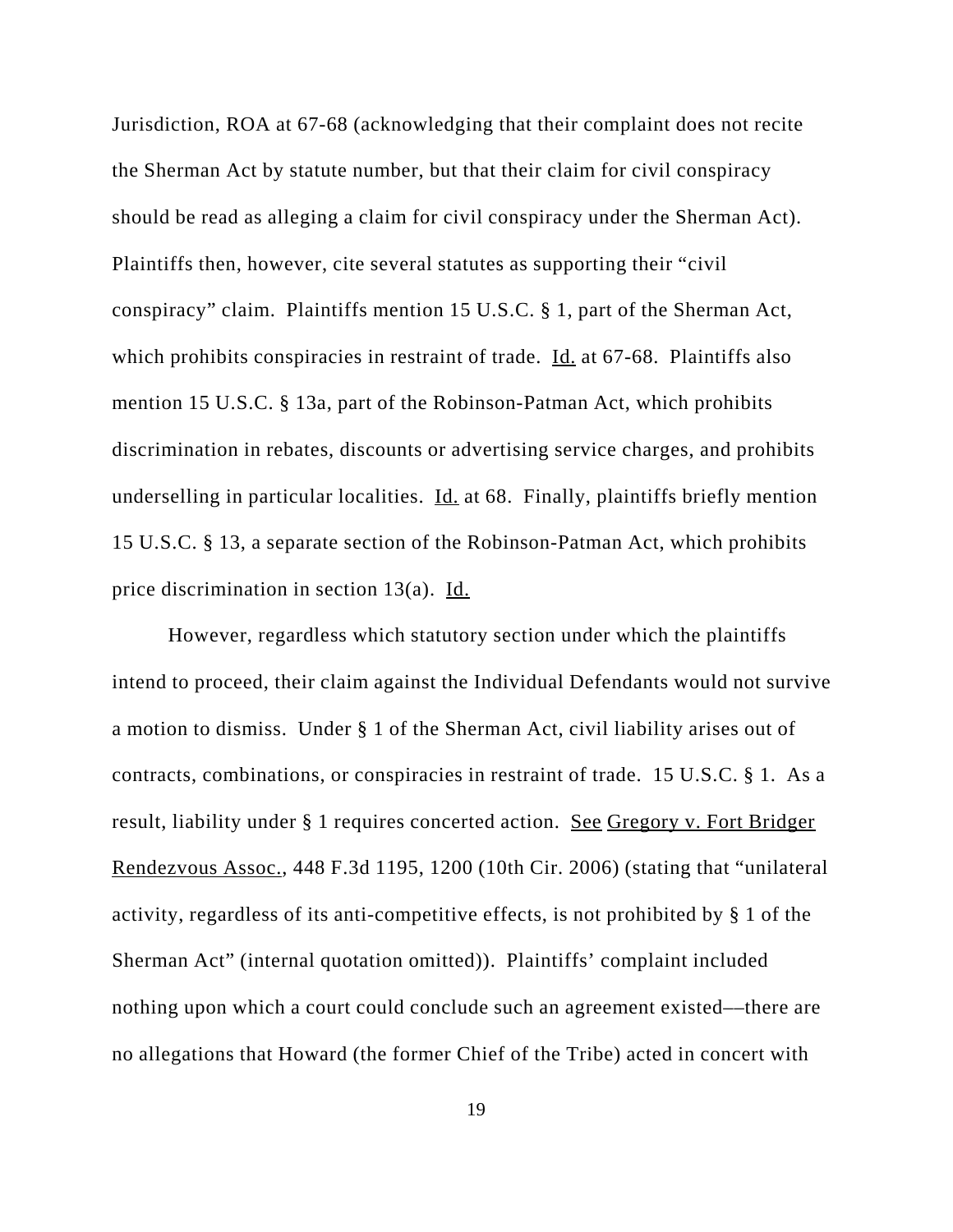Lockamy and Wood (former managers of SCTC); nor that Howard conspired with SCTC and the remaining two Individual Defendants. To the contrary, as we stated above, all the allegations made against the Individual Defendants "relate to decisions made and actions taken by them as the 'principal managers' of SCTC," not as individuals. Order, ROA at 396; see Compl., ROA at 11-12 ¶¶ 12, 16-17; id. at 14-15 ¶¶ 32-33, 36, 38. There is simply nothing more than conclusory allegations that a civil conspiracy exists, and this is not enough to satisfy the requirement of "concerted action." See Bell Atl. Corp. v. Twombly, 127 S. Ct. 1955, 1965 (2007) (holding that a Sherman Act § 1 claim "requires a complaint with enough factual matter (taken as true) to suggest that an agreement was made").

In addition, the operation of the "single-entity rule" leads us to further conclude that the Individual Defendants, who were functioning as officers of a single enterprise, here SCTC, are not separate economic actors who could, by their agreement, give rise to antitrust violations. The "single-entity" rule provides that:

> coordinated activity within a corporation does not represent a plurality of actors necessary to establish concerted action. The Supreme Court has explained that '[t]he officers of a single firm are not separate economic actors pursuing separate economic interests, so agreements among them do not suddenly bring together economic power that was previously pursuing divergent goals.' Accordingly, 'an internal 'agreement' to implement a single, unitary firm's policies does not raise the antitrust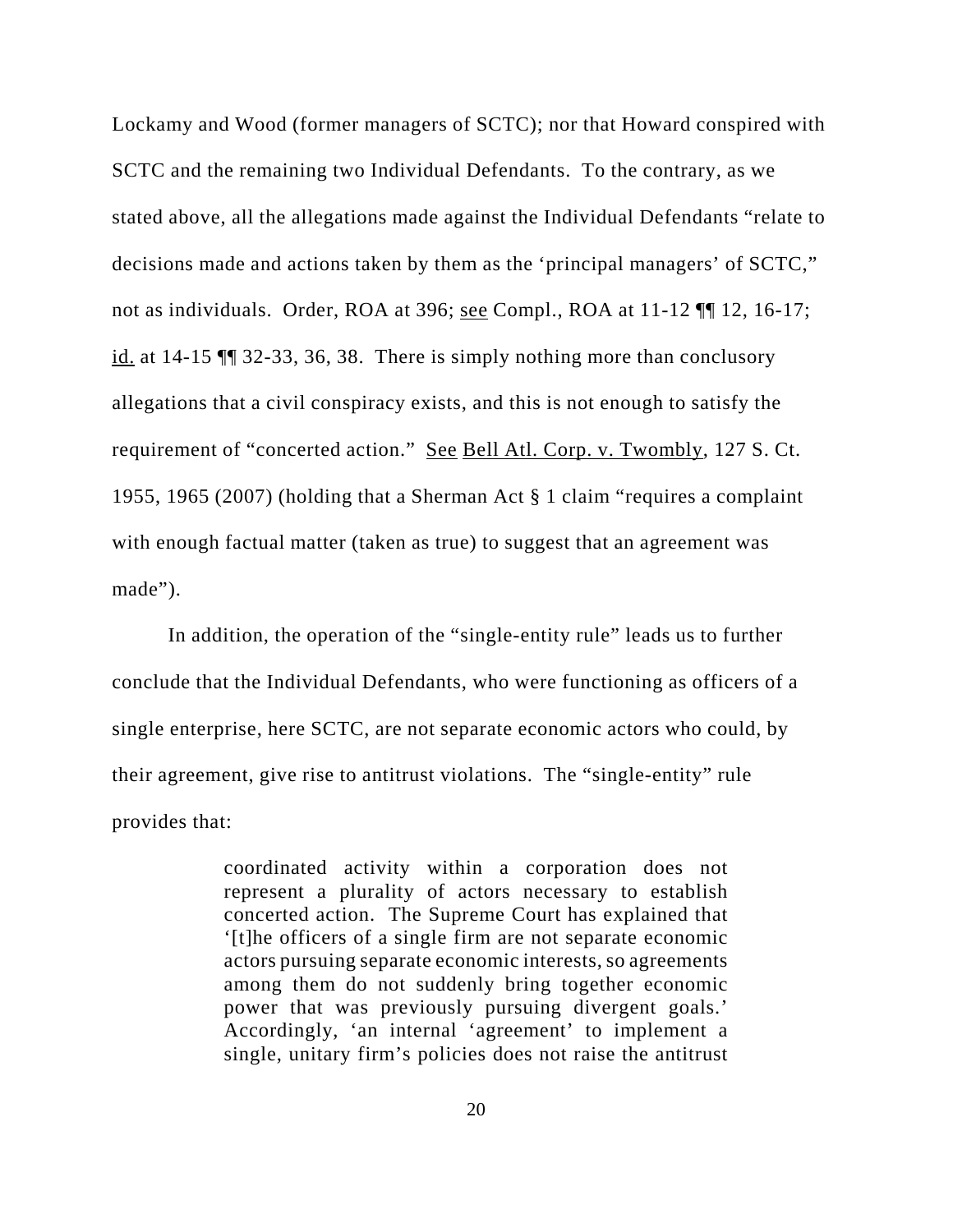dangers that § 1 was designed to police.'

Gregory, 448 F.3d at 1200 (quoting Copperweld Corp. v. Independence Tube Corp., 467 U.S. 752 (1984)). There is an exception to the general rule, but the plaintiffs have alleged no facts that would bring their claim within the exception. See id. (describing a "limited exception to the general rule" where employees of a corporate employer have an independent personal stake and "stand to benefit from conspiring with the corporation to restrain trade"). Plaintiffs' complaint fails to state a claim under § 1.

Section 13a, which is a section of the Robinson-Patman Act, prohibits the sale of goods "at unreasonably low prices for the purpose of destroying competition or eliminating a competitor." 15 U.S.C. § 13a. However, plaintiffs may not bring a civil claim under § 13a because it is reserved for criminal enforcement by the Department of Justice. See Safeway Stores v. Vance, 355 U.S. 389, 389-90 (1958) (holding that no civil action exists for sales at unreasonably low prices under § 13a); Thomas V. Vakerics, Antitrust Basics § 8.10 (2008) (stating that 15 U.S.C. § 13a "is not considered to be a part of the 'antitrust laws' and a private party cannot sue for treble damages" and that "[o]nly the Department of Justice has the authority to enforce" the section).

Finally, plaintiffs may not proceed under 15 U.S.C. § 13 under a theory of price discrimination. Subsection (a) of § 13 prohibits discrimination in price:

It shall be unlawful for any person engaged in commerce,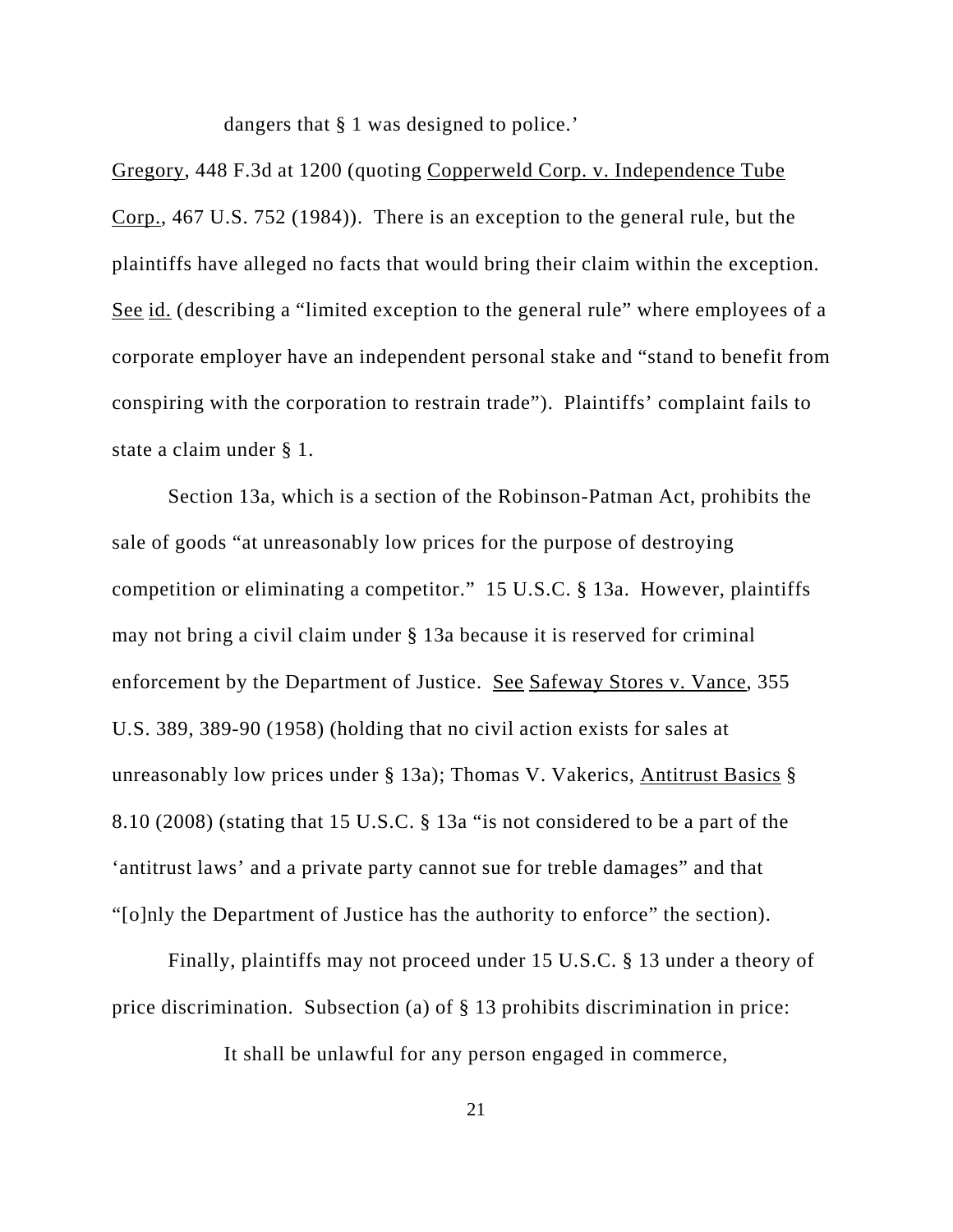in the course of such commerce, either directly or indirectly, to discriminate in price between different purchasers of commodities of like grade and quality, where either or any of the purchases involved in such discrimination are in commerce, where such commodities are sold for use, consumption, or resale within the United States . . . , and where the effect of such discrimination may be substantially to lessen competition or tend to create a monopoly in any line of commerce, or to injure, destroy, or prevent competition with any person who either grants or knowingly receives the benefit of such discrimination, or with customers of either of them . . . .

15 U.S.C. § 13(a). Plaintiffs' complaint fails to allege facts that would satisfy the elements of a § 13(a) price discrimination claim. For example, plaintiffs do not allege any facts showing how any of the Individual Defendants' behavior substantially lessens or injures competition, but rather plaintiffs allege only injury to themselves.

In fact, the plaintiffs' complaint contains none of the allegations necessary to establish a price discrimination claim under 15 U.S.C. § 13(a). Their complaint's "civil conspiracy" claim does not mention price, let alone that different prices were charged to different SCTC customers––but focuses instead on SCTC's "avoiding state tobacco escrow payments and state taxes." See Complaint, ROA at 14-16; see also Cont'l Baking Co. v. Old Homestead Bread Co., 476 F.2d 97, 103 (10th Cir. 1973) (defining "price discrimination" as "price differentiation, or the charging of different prices to different customers for goods of like grade and quality").